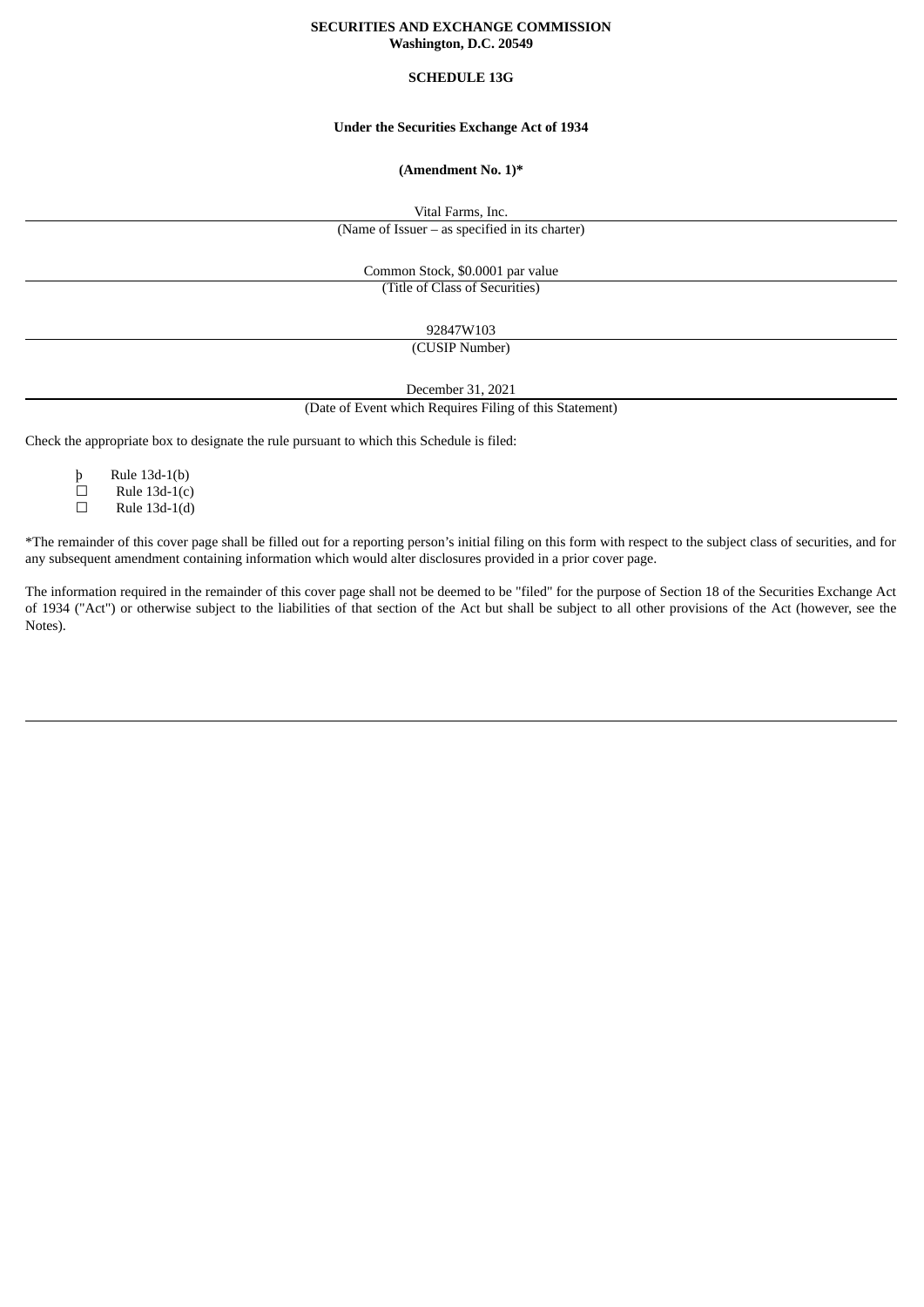| $\mathbf{1}$                                                                                                                                   | <b>NAME OF REPORTING PERSON</b><br>Eventide Asset Management, LLC               |                                                                           |                                          |  |  |  |
|------------------------------------------------------------------------------------------------------------------------------------------------|---------------------------------------------------------------------------------|---------------------------------------------------------------------------|------------------------------------------|--|--|--|
| $\overline{2}$                                                                                                                                 | CHECK THE APPROPRIATE BOX IF A MEMBER OF A GROUP<br>$\square$ (a)<br>$\Box$ (b) |                                                                           |                                          |  |  |  |
| $\overline{3}$                                                                                                                                 |                                                                                 | <b>SEC USE ONLY</b>                                                       |                                          |  |  |  |
| $\overline{4}$                                                                                                                                 | CITIZENSHIP OR PLACE OF ORGANIZATION<br>Delaware                                |                                                                           |                                          |  |  |  |
| <b>NUMBER OF</b><br><b>SHARES</b><br><b>BENEFICIALLY</b><br><b>OWNED BY</b><br><b>EACH</b><br><b>REPORTING</b><br><b>PERSON</b><br><b>WITH</b> |                                                                                 | 5                                                                         | <b>SOLE VOTING POWER</b><br>2,950,000    |  |  |  |
|                                                                                                                                                |                                                                                 | 6                                                                         | <b>SHARED VOTING POWER</b><br>$\Omega$   |  |  |  |
|                                                                                                                                                |                                                                                 | 7                                                                         | SOLE DISPOSITIVE POWER<br>2,950,000      |  |  |  |
|                                                                                                                                                |                                                                                 | 8                                                                         | SHARED DISPOSITIVE POWER<br>$\mathbf{0}$ |  |  |  |
| 9                                                                                                                                              |                                                                                 | AGGREGATE AMOUNT BENEFICIALLY OWNED BY EACH REPORTING PERSON<br>2,950,000 |                                          |  |  |  |
| 10                                                                                                                                             | CHECK BOX IF THE AGGREGATE AMOUNT IN ROW (9) EXCLUDES CERTAIN SHARES<br>$\Box$  |                                                                           |                                          |  |  |  |
| 11                                                                                                                                             | 7.3%                                                                            | PERCENT OF CLASS REPRESENTED BY AMOUNT IN ROW (9)                         |                                          |  |  |  |
| 12                                                                                                                                             | <b>TYPE OF REPORTING PERSON</b><br>IA                                           |                                                                           |                                          |  |  |  |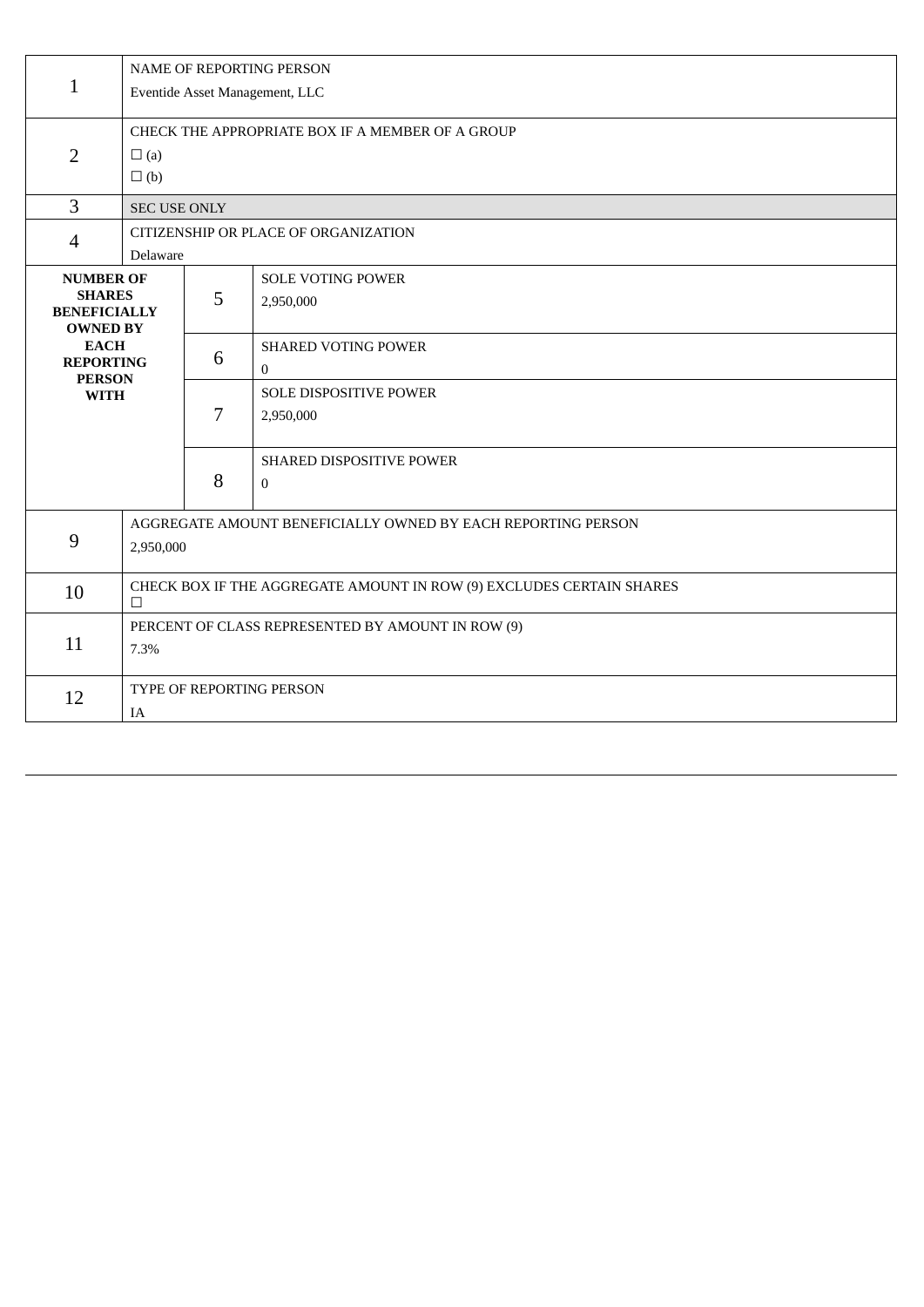| $\mathbf{1}$                      | NAME OF REPORTING PERSON                                                  |                                                   |                                            |  |  |  |  |
|-----------------------------------|---------------------------------------------------------------------------|---------------------------------------------------|--------------------------------------------|--|--|--|--|
|                                   | Finny Kuruvilla, M.D. Ph. D.                                              |                                                   |                                            |  |  |  |  |
|                                   | CHECK THE APPROPRIATE BOX IF A MEMBER OF A GROUP                          |                                                   |                                            |  |  |  |  |
| $\overline{2}$                    | $\square$ (a)                                                             |                                                   |                                            |  |  |  |  |
|                                   |                                                                           | $\square$ (b)                                     |                                            |  |  |  |  |
| 3                                 |                                                                           | <b>SEC USE ONLY</b>                               |                                            |  |  |  |  |
| $\overline{4}$                    | CITIZENSHIP OR PLACE OF ORGANIZATION                                      |                                                   |                                            |  |  |  |  |
|                                   |                                                                           | <b>United States</b>                              |                                            |  |  |  |  |
| <b>NUMBER OF</b><br><b>SHARES</b> |                                                                           | 5                                                 | <b>SOLE VOTING POWER</b><br>$\overline{0}$ |  |  |  |  |
| <b>BENEFICIALLY</b>               |                                                                           |                                                   |                                            |  |  |  |  |
|                                   | <b>OWNED BY</b>                                                           |                                                   | <b>SHARED VOTING POWER</b>                 |  |  |  |  |
|                                   | <b>EACH</b>                                                               |                                                   | 2,950,000                                  |  |  |  |  |
| <b>REPORTING</b>                  |                                                                           |                                                   |                                            |  |  |  |  |
| <b>PERSON</b>                     |                                                                           |                                                   | SOLE DISPOSITIVE POWER                     |  |  |  |  |
| <b>WITH</b>                       |                                                                           | 7                                                 | $\overline{0}$                             |  |  |  |  |
|                                   |                                                                           |                                                   | SHARED DISPOSITIVE POWER                   |  |  |  |  |
|                                   |                                                                           | 8                                                 | 2,950,000                                  |  |  |  |  |
| $9\,$                             | AGGREGATE AMOUNT BENEFICIALLY OWNED BY EACH REPORTING PERSON              |                                                   |                                            |  |  |  |  |
|                                   | 2,950,000                                                                 |                                                   |                                            |  |  |  |  |
|                                   |                                                                           |                                                   |                                            |  |  |  |  |
| 10                                | CHECK BOX IF THE AGGREGATE AMOUNT IN ROW (9) EXCLUDES CERTAIN SHARES<br>□ |                                                   |                                            |  |  |  |  |
|                                   |                                                                           | PERCENT OF CLASS REPRESENTED BY AMOUNT IN ROW (9) |                                            |  |  |  |  |
| 11                                | 7.3%                                                                      |                                                   |                                            |  |  |  |  |
| 12                                | TYPE OF REPORTING PERSON                                                  |                                                   |                                            |  |  |  |  |
|                                   | IN;HC                                                                     |                                                   |                                            |  |  |  |  |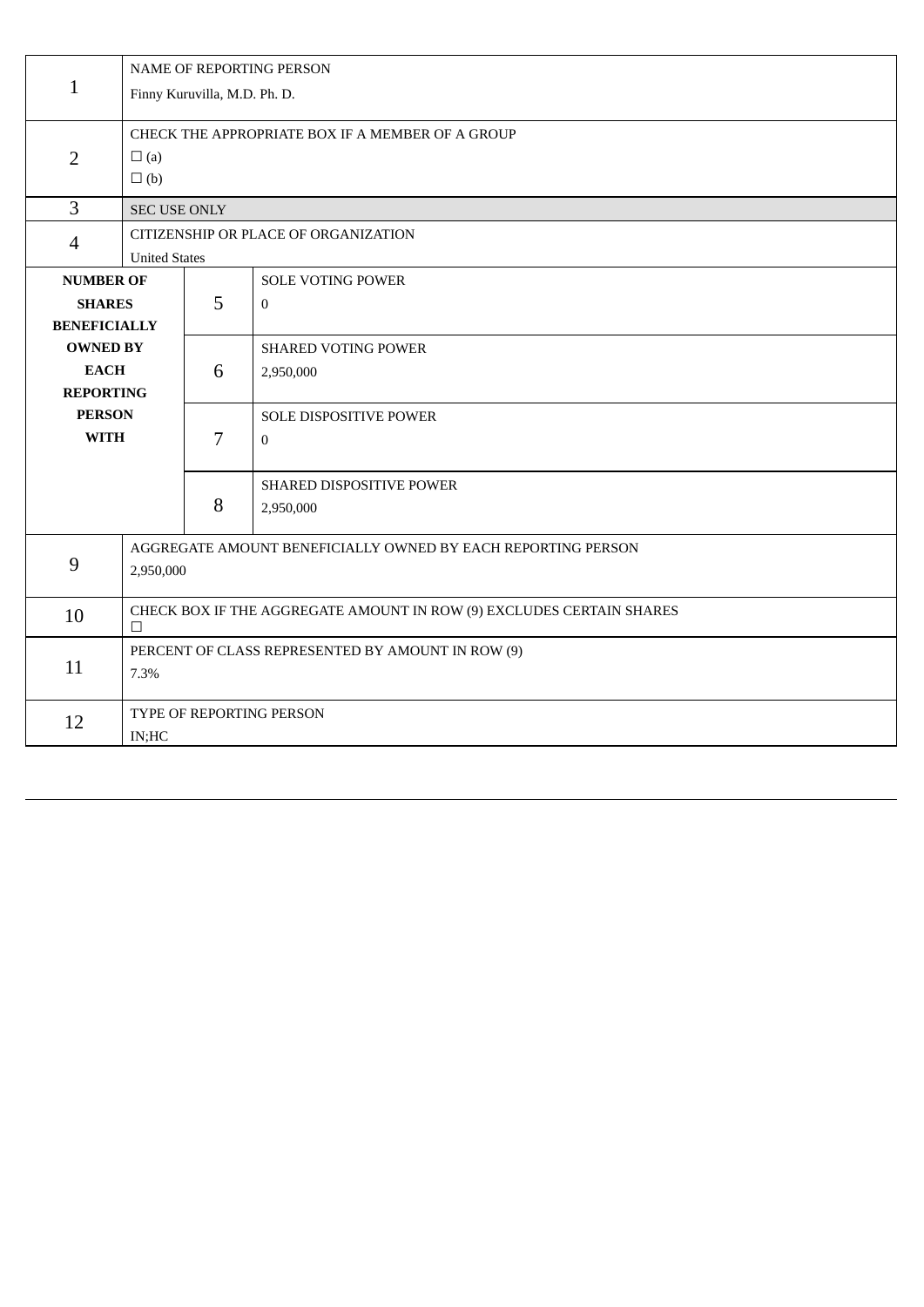|                     | NAME OF REPORTING PERSON                                             |                      |                                                  |  |  |  |
|---------------------|----------------------------------------------------------------------|----------------------|--------------------------------------------------|--|--|--|
| $\mathbf{1}$        | Robin C. John                                                        |                      |                                                  |  |  |  |
|                     |                                                                      |                      | CHECK THE APPROPRIATE BOX IF A MEMBER OF A GROUP |  |  |  |
| $\overline{2}$      | $\square$ (a)                                                        |                      |                                                  |  |  |  |
|                     | $\Box$ (b)                                                           |                      |                                                  |  |  |  |
| $\overline{3}$      | <b>SEC USE ONLY</b>                                                  |                      |                                                  |  |  |  |
| $\overline{4}$      | CITIZENSHIP OR PLACE OF ORGANIZATION                                 |                      |                                                  |  |  |  |
|                     |                                                                      | <b>United States</b> |                                                  |  |  |  |
| <b>NUMBER OF</b>    |                                                                      |                      | <b>SOLE VOTING POWER</b>                         |  |  |  |
|                     | <b>SHARES</b>                                                        |                      | $\Omega$                                         |  |  |  |
| <b>BENEFICIALLY</b> |                                                                      |                      |                                                  |  |  |  |
| <b>OWNED BY</b>     |                                                                      |                      | <b>SHARED VOTING POWER</b>                       |  |  |  |
| <b>EACH</b>         |                                                                      | 6                    | 2,950,000                                        |  |  |  |
| <b>REPORTING</b>    |                                                                      |                      |                                                  |  |  |  |
| <b>PERSON</b>       |                                                                      |                      | SOLE DISPOSITIVE POWER                           |  |  |  |
| <b>WITH</b>         |                                                                      | 7                    | $\mathbf{0}$                                     |  |  |  |
|                     |                                                                      |                      | SHARED DISPOSITIVE POWER                         |  |  |  |
|                     |                                                                      | 8                    | 2,950,000                                        |  |  |  |
| 9                   | AGGREGATE AMOUNT BENEFICIALLY OWNED BY EACH REPORTING PERSON         |                      |                                                  |  |  |  |
|                     | 2,950,000                                                            |                      |                                                  |  |  |  |
| 10                  | CHECK BOX IF THE AGGREGATE AMOUNT IN ROW (9) EXCLUDES CERTAIN SHARES |                      |                                                  |  |  |  |
|                     |                                                                      | $\Box$               |                                                  |  |  |  |
| 11                  | PERCENT OF CLASS REPRESENTED BY AMOUNT IN ROW (9)                    |                      |                                                  |  |  |  |
|                     | 7.3%                                                                 |                      |                                                  |  |  |  |
| 12                  | TYPE OF REPORTING PERSON                                             |                      |                                                  |  |  |  |
|                     | IN;HC                                                                |                      |                                                  |  |  |  |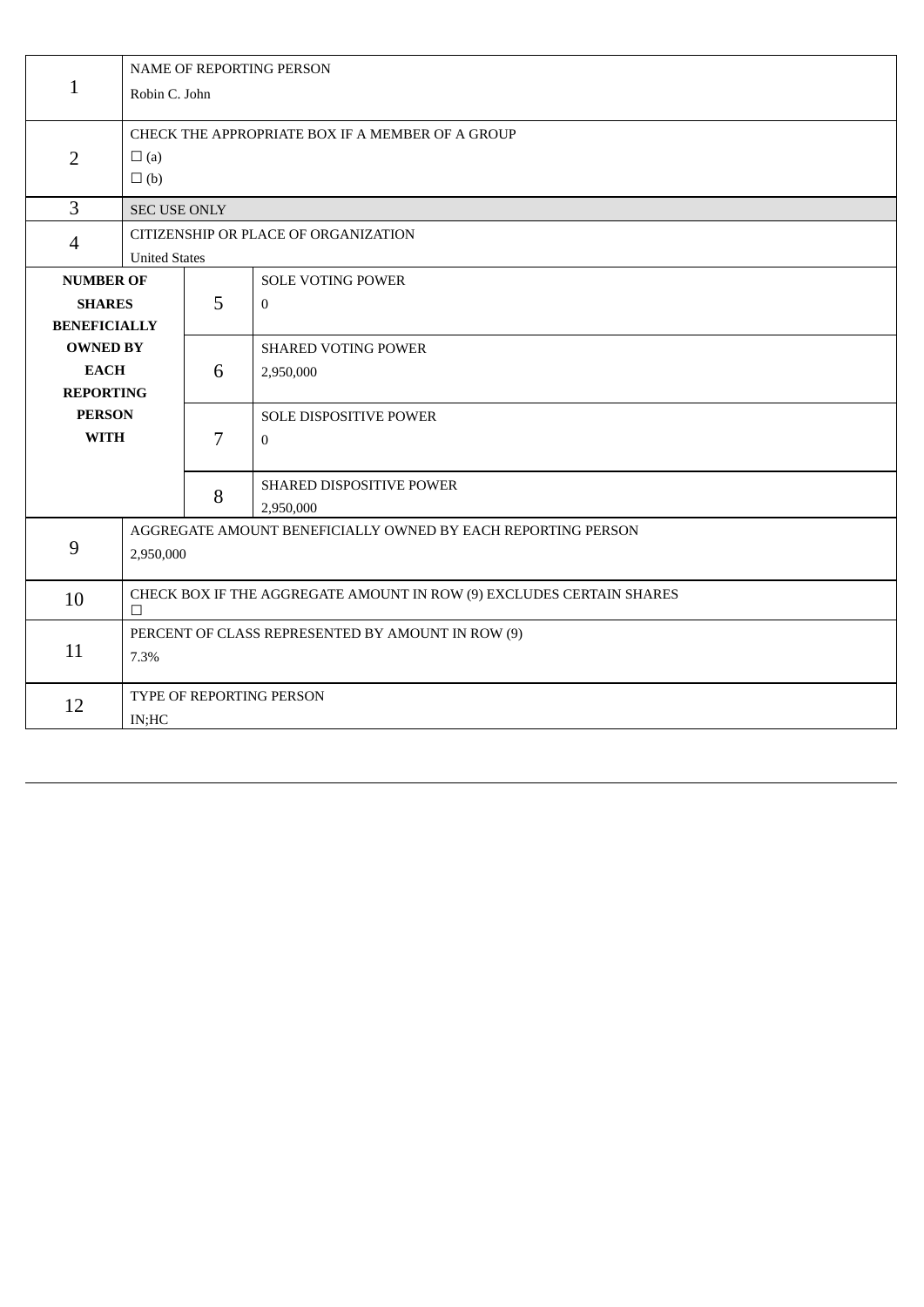**Item 1. (a) Name of Issuer:**

Vital Farms, Inc. (the "Issuer")

## **(b) Address of Issuer's Principal Executive Offices:**

3601 South Congress Avenue Suite C100, Austin, Texas 78704

## **Item 2. (a) Name of Persons Filing:**

(i) Eventide Asset Management, LLC ("Eventide") (ii) Finny Kuruvilla, M.D., Ph.D. ("Kuruvilla") (iii) Robin C. John ("John")

### **(b). Address of Principal Business Office or, if none, Residence:**

Eventide, Kuruvilla and John: One International Place, Suite 4210 Boston, Massachusetts 02110

## **(c). Citizenship or Place of Organization:**

Eventide: Delaware Kuruvilla: United States John: United States

# **(d). Title of Class of Securities**:

Common Stock, \$0.0001 par value

**(e). CUSIP Number:** 92847W103

## Item 3. If this statement is filed pursuant to sections 240.13d-1(b) or 240.13d-2(b) or (c), check whether the person filing is a:

(a) [ ] Broker or dealer registered under section 15 of the Act (15 U.S.C. 78o);

(b)  $\lceil$  ] Bank as defined in section 3(a)(6) of the Act (15 U.S.C. 78c);

(c) [ ] Insurance company as defined in section 3(a)(19) of the Act (15 U.S.C. 78c);

(d) [ ] Investment company registered under section 8 of the Investment Company Act of 1940 (15 U.S.C. 80a-8);

(e) [x] An investment adviser in accordance with section 240.13d-1(b)(1)(ii)(E);

(f)  $[ ]$  An employee benefit plan or endowment fund in accordance with section 240.13d- 1(b)(1)(ii)(F);

(g) [x] A parent holding company or control person in accordance with section 240.13d- 1(b)(1)(ii)(G);

(h) [ ] A savings association as defined in section 3(b) of the Federal Deposit Insurance Act (12 U.S.C. 1813);

(i) [ ] A church plan that is excluded from the definition of an investment company under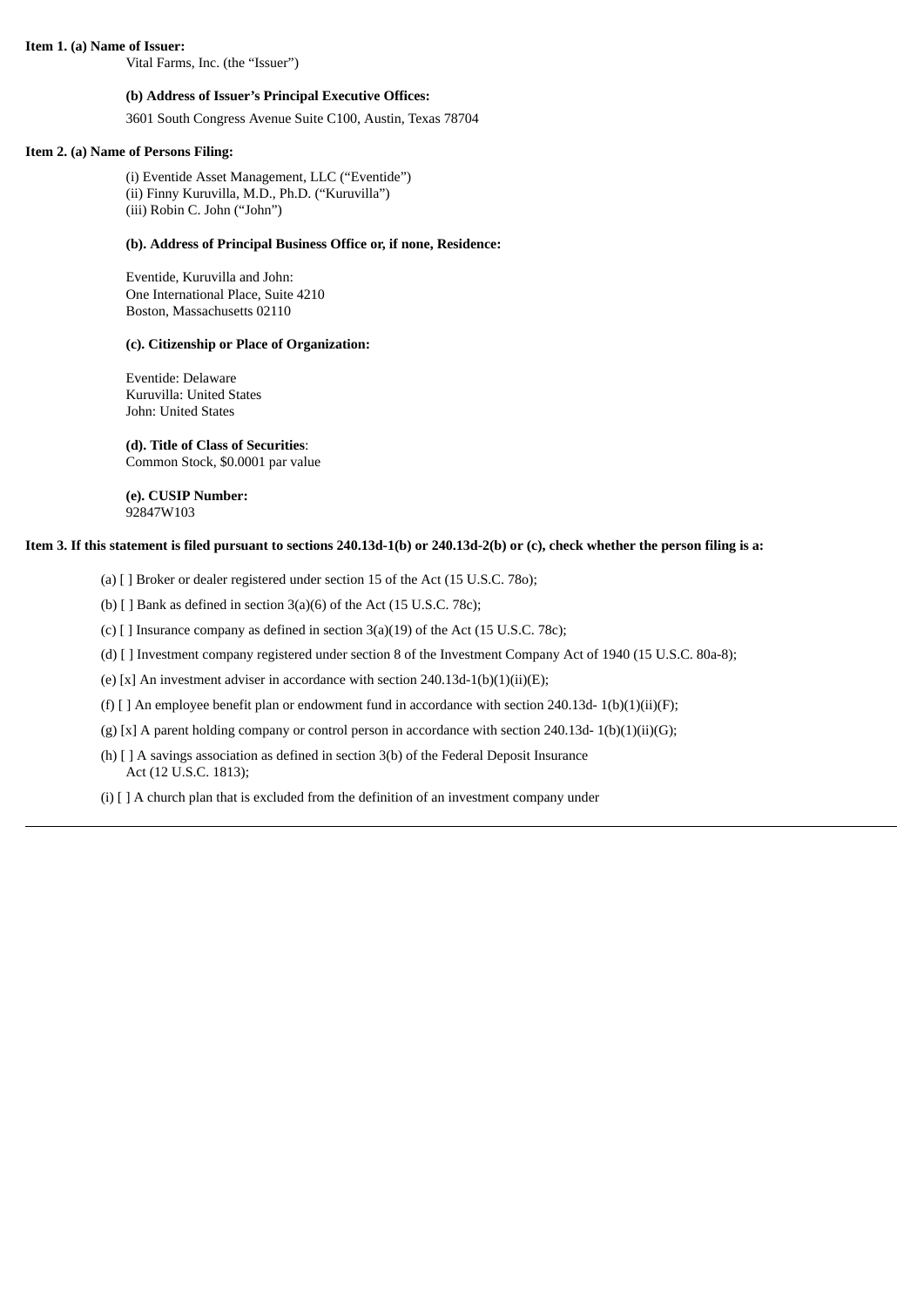section 3(c)(14) of the Investment Company Act of 1940 (15 U.S.C. 80a-3);

(j)  $[ ] A non-U.S.$  institution in accordance with section 240.13d-1(b)(1)(ii)(J);

(k)  $[ ] A$  group, in accordance with section 240.13d-1(b)(1) (ii)(K).

If filing as a non-U.S. institution in accordance with section 240.13d-1(b)(1)(ii)(J), please specify the type of institution:

## **Item 4. Ownership:**

Provide the following information regarding the aggregate number and percentage of the class of securities of the Issuer identified in Item 1.

(a). Amount beneficially owned: (i) Eventide: 2,950,000 (ii) Kuruvilla: 2,950,000 (iii) John: 2,950,000

(b). Percent of class: (i) Eventide: 7.3% (ii) Kuruvilla: 7.3% (iii) John: 7.3%

(c). Number of shares as to which the person has:

(i) Sole power to vote or to direct the vote:

(1) Eventide: 2,950,000

(2) Kuruvilla: 0

(3) John: 0

(ii) Shared power to vote or to direct the vote:

(1) Eventide: 0

(2) Kuruvilla: 2,950,000

(3) John: 2,950,000

(iii) Sole power to dispose or to direct the disposition of:

(1) Eventide: 2,950,000

(2) Kuruvilla: 0

(3) John: 0

(iv) Shared power to dispose or to direct the disposition of:

(1) Eventide: 0

- (2) Kuruvilla: 2,950,000
- (3) John: 2,950,000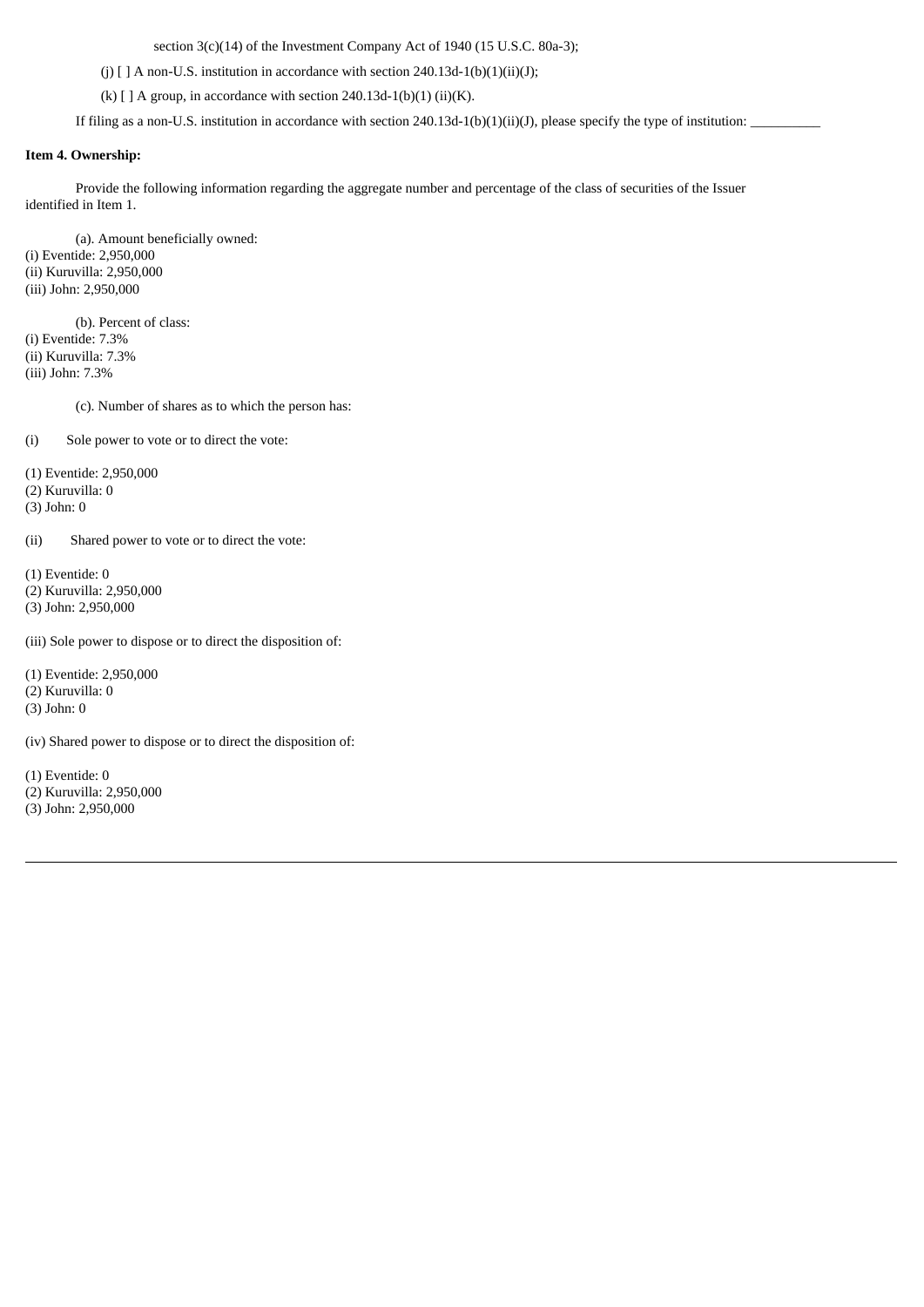### **Item 5. Ownership of Five Percent or Less of a Class**:

Not Applicable

## **Item 6. Ownership of More Than Five Percent on Behalf of Another Person**:

As of December 31, 2021, Eventide Asset Management, LLC, a Delaware limited liability company located at One International Place, Suite 4210, Boston, MA 02110, is the beneficial owner of 2,950,000 shares of the Issuer's Common Stock by virtue of being the investment adviser to the Eventide Gilead Fund which is a registered investment company (the "Fund").

As of December 31, 2021, the Fund held 2,950,000 shares of the Issuer's Common Stock representing 7.3% of the Issuer's outstanding Common Stock.

## Item 7. Identification and Classification of the Subsidiary which Acquired the Security Being Reported on by the Parent Holding **Company**:

Not Applicable

# **Item 8. Identification and Classification of Members of the Group**:

Not Applicable

# **Item 9. Notice of Dissolution of Group**:

Not Applicable

# **Item 10. Certification**:

By signing below I certify that, to the best of my knowledge and belief, the securities referred to above were acquired and are held in the ordinary course of business and were not acquired and are not held for the purpose of or with the effect of changing or influencing the control of the issuer of the securities and were not acquired and are not held in connection with or as a participant in any transaction having that purpose or effect.

In accordance with Rule 13d-4 of the Securities Exchange Act of 1934, each of the persons filing this statement expressly disclaim the beneficial ownership of the securities covered by this statement and the filing of this report shall not be construed as an admission by such persons that they are the beneficial owners of such securities.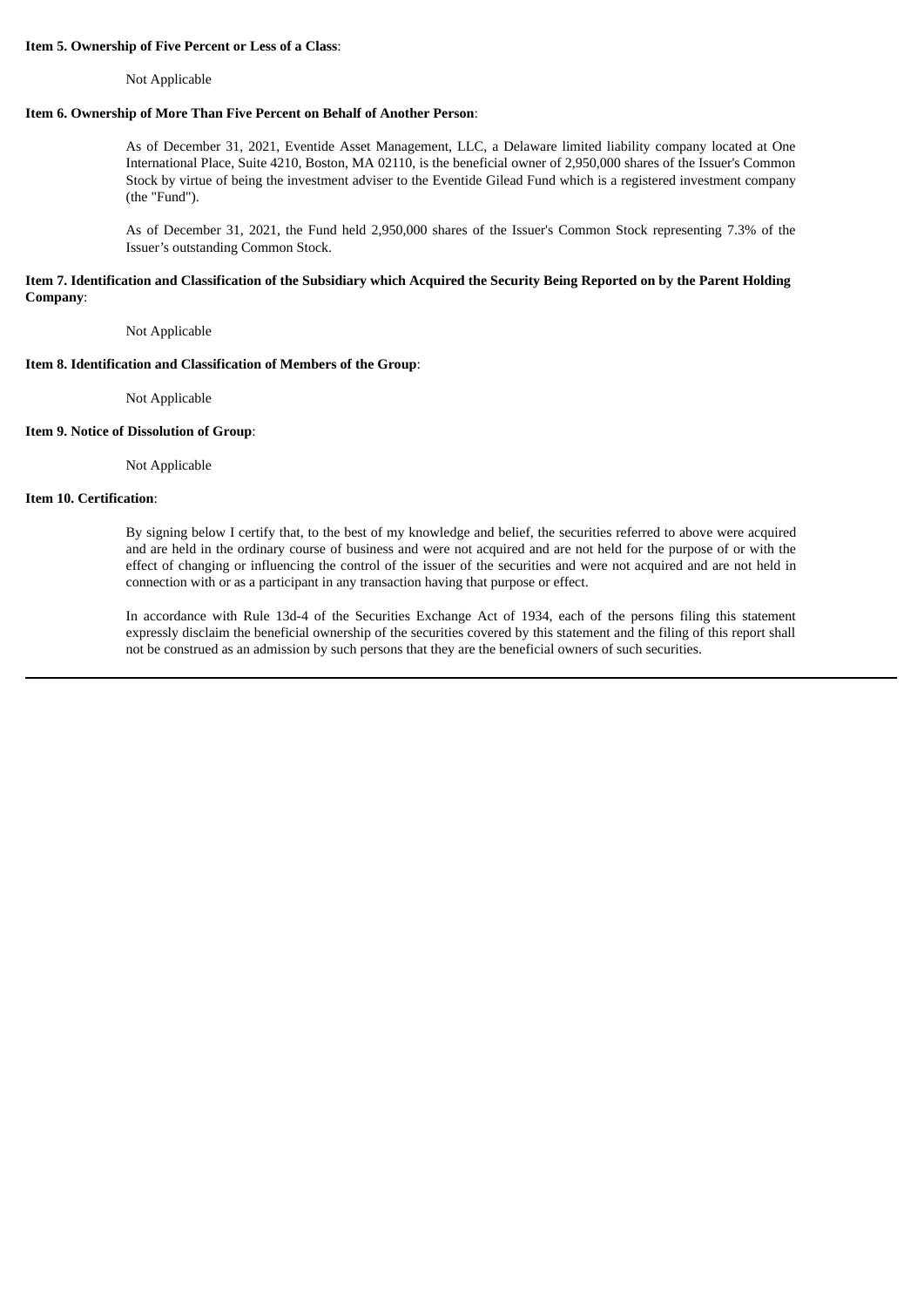# **SIGNATURES**

The undersigned certify, after reasonable inquiry and to the best knowledge and belief of the undersigned, that the information set forth in this Statement is true, complete and correct. The undersigned agree to the filing of this single Statement on Schedule 13G.

Eventide Asset Management, LLC

Date: February 14, 2022

By: /s/ Peter J. Luiso Name: Peter J. Luiso Title: Chief Compliance Officer and General Counsel

Finny Kuruvilla, M.D., Ph. D.

Date: February 14, 2022

By: /s/ Finny Kuruvilla, M.D., Ph. D. Name: Finny Kuruvilla, M.D., Ph. D.

Robin C. John

Date: February 14, 2022

By: /s/ Robin C. John Name: Robin C. John